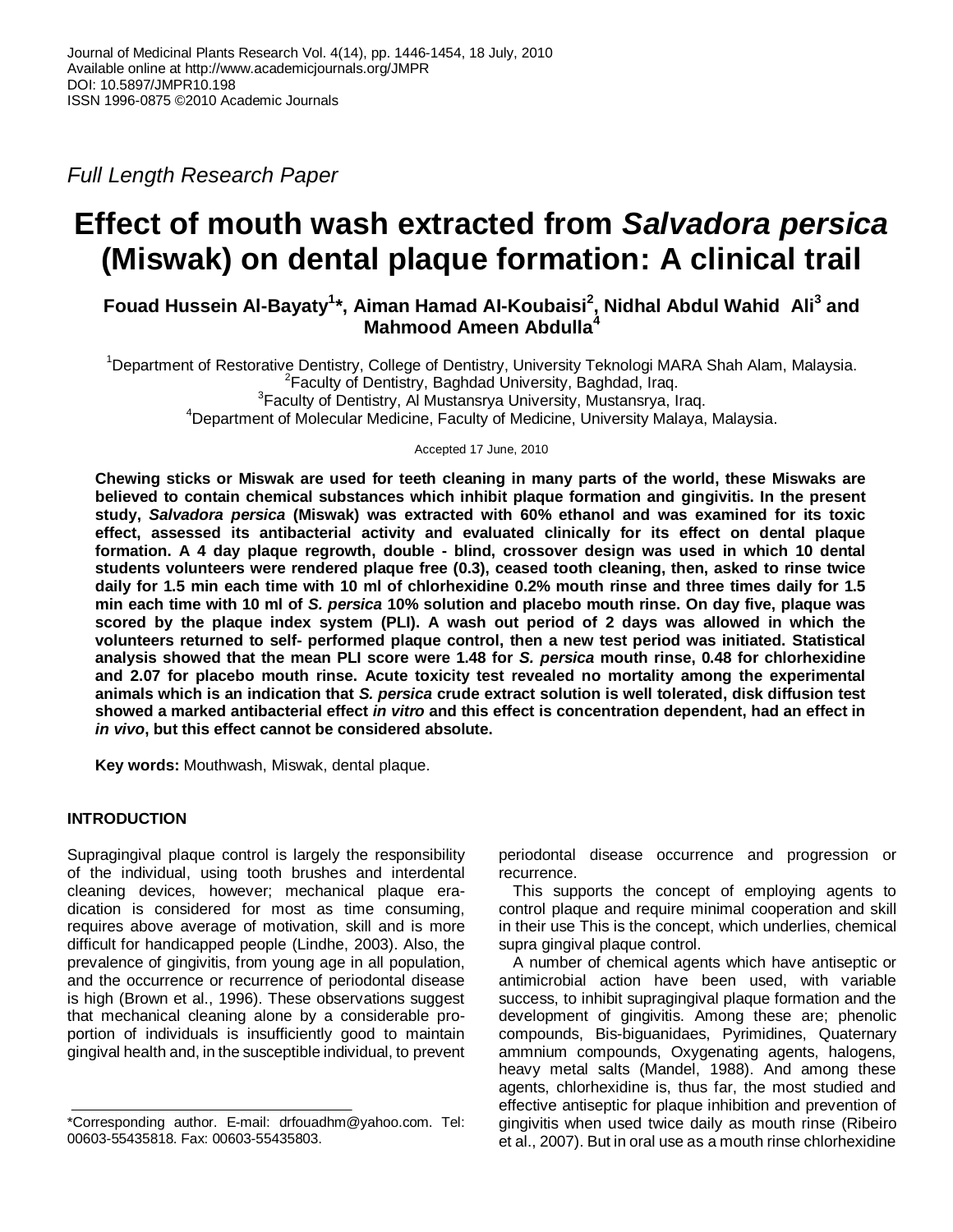has been reported to have a number of side effects including: brown discoloration of the teeth, some restorative materials and mucosa, bitter taste, and sometime sloughing of oral mucosa which restricts its general use. Other chemical antiplaque agents have been tested, none has shown equal or better results than chlorhexidine without eliciting unfavourable side effects (Hellden et al., 1981; Addy et al., 1995).

In order to overcome such side effects the world health organization (WHO) advice researchers to investigate the possible use of natural products such as herb and plant extracts. Herb and plant extract have been used in oral hygiene products for many years if not centuries (Mandel, 1988). A number of clinical studies have shown the effects of using mouth washes extracted from herbs such as *Sanguinarina* (Abbas et al., 1985), *Myrtus communis* (Walid and Fouad, 2001), *Qureucus infectoria* (Walid and Fouad, 2000), *Capparis spinosa* (Fouad and Wassan, 2001) and *Cinnamon* (Fouad et al., 2000) in the prevention of dental plaque accumulation and subsequent gingival inflammation.

*Salvadora persica* is a medicinal plant whose roots have been used by many people in Africa, South America, Middle East and Asia. The precise method for the use of the Miswak was recorded by Babylonian 5000 B.C. and the fashion ultimately spread throughout the Greek and Romanian empire.

In fact, the chewing stick which is known as Miswak or siwak among Moslems had fallen into general use by the time the holly prophet Mohammed started his mission in about 543 A.D. Prophet Mohammed said that the Miswak is an implement for the cleaning of teeth and pleases Allah (Lewis, 1980).

One of Mohammed's biographers wrote: Even the approach of death did not keep the prophet from demanding the siwak because it is the most elegant thing that one can use, and the most fitting to be found beautiful. For it makes the teeth white, clarifies the understanding, makes the breath fragrant, extinguishes the gall, dries up the phlegm, strengthens the gums around the teeth, makes the glance clear, sharpens the power of the vision, opens the bowels and whets the appetite (Almas, 2001).

*S. persica*, a very popular plant in the middle east, contains a number of identified antimicrobial and other prophylactic components including fluoride (Al-Lafi and Ababneh, 1995), alkaloids (Khalessi et al., 2004), sulphur compounds (Ezmirly et al., 1979), glucosinolates (Darmani et al., 2006) and volatile oils such as benzyl isothiocyanate (Khalessi et al., 2004).

It has been demonstrated that extracts of *S. Persica* improved gingival health and inhibited growth of cariogenic bacteria (Khalessi et al., 2004). Another study showed that *Streptococcus mutans* was more susceptible to Miswaks antimicrobial activity than *Lactobacilli* (Almas and Al-Zeid, 2004). In this regards, Almas et al. (2005) compared antimicrobial activity of eight commercially available mouth rinses and 50% Miswaks extract against seven microorganisms. They found that mouth rinses

containing chlorhexidine had the maximum antibacterial activity, while Miswak extract had low antibacterial activity. Additionally, Sofrata et al. (2007) showed that mouth rinsing with *S. persica* extract, compared with water rinsing, resulted in protracted elevation of plaque pH and the difference between two groups was statistically significant at 30 min.

The World Health Organization (WHO) has recommended and encouraged the use of these sticks as an effective tool for oral hygiene (WHO 1987), it cleans the dental structures and prevent problems in two ways: by mechanical action of the soft wood fibres, and by therapeutic action of a chemical constituent of the chewing stick itself (Almas, 2001).

From the above it is not clear if the plant has any chemical anti dental plaque property. For this reason the present study addresses the problem with the following objectives: to determine antibacterial activity of *S. Persica* alcoholic extract *in vitro*, to evaluate acute toxicity profile of its ethanol extract and to determine clinically the effect of the *S. persica* extract on dental plaque formation when used as mouthwash.

## **MATERIALS AND METHODS**

## **Alcoholic extraction of** *S. persica* **chewing sticks**

Two hundred grams of *Salvadora persica* chewing sticks were cut using a sharp knife, then ground to powder using a food blender.

The powder was extracted with one litre of 60% ethanol; the mixture was left for 24 h. Then filtered through Whatman No.1 filter paper .The extract was autoclaved at 40°C until it becomes dry (Al-Jebbory, 1994).

## **Assessment of antibacterial activity**

The antibacterial activity of the *S. persica* extract was evaluated by using the disk diffusion test technique (British Society for Antimicrobial Chemotherapy, 2005) sterile paper disks were moisted for 15 min in 1, 3, 5 and 10% solution of plant extract and 0.2% Chlorhexidine solution as positive control and distilled water as a negative control. Supra gingival plaque was collected by using sterilized periodontal probes from 10 patients, the plaque samples were pooled, streaked on blood agar plate, incubated at 37°C for 48 h. The cultured dental plaque was transferred into nutrient broth and incubated for 24 h at 37°C. Blood agar plate streaked by previously cultured broth with supragingival plaque using loop wire then, these disks were placed on the streaked blood agar plate; the plate was incubated at 37° for 24 h and examined for zone of inhibition. This procedure was repeated four times (Christofilogiannis, 2001).

## **Evaluation of the toxicological profile of the extract**

The acute toxicity test was studied in group of 32 male albino mice which were injected intra peritonealy per body weight with varying concentration of plant extract (10, 30, 50 and 100 mg/ml). Then the concentration of the injected extract was increased to 2 g/kg. The acute toxicity  $LD_{50}$  was calculated as the geometric mean of the dose that resulted in 100% lethality and that which caused no lethality at all (Goth, 1978).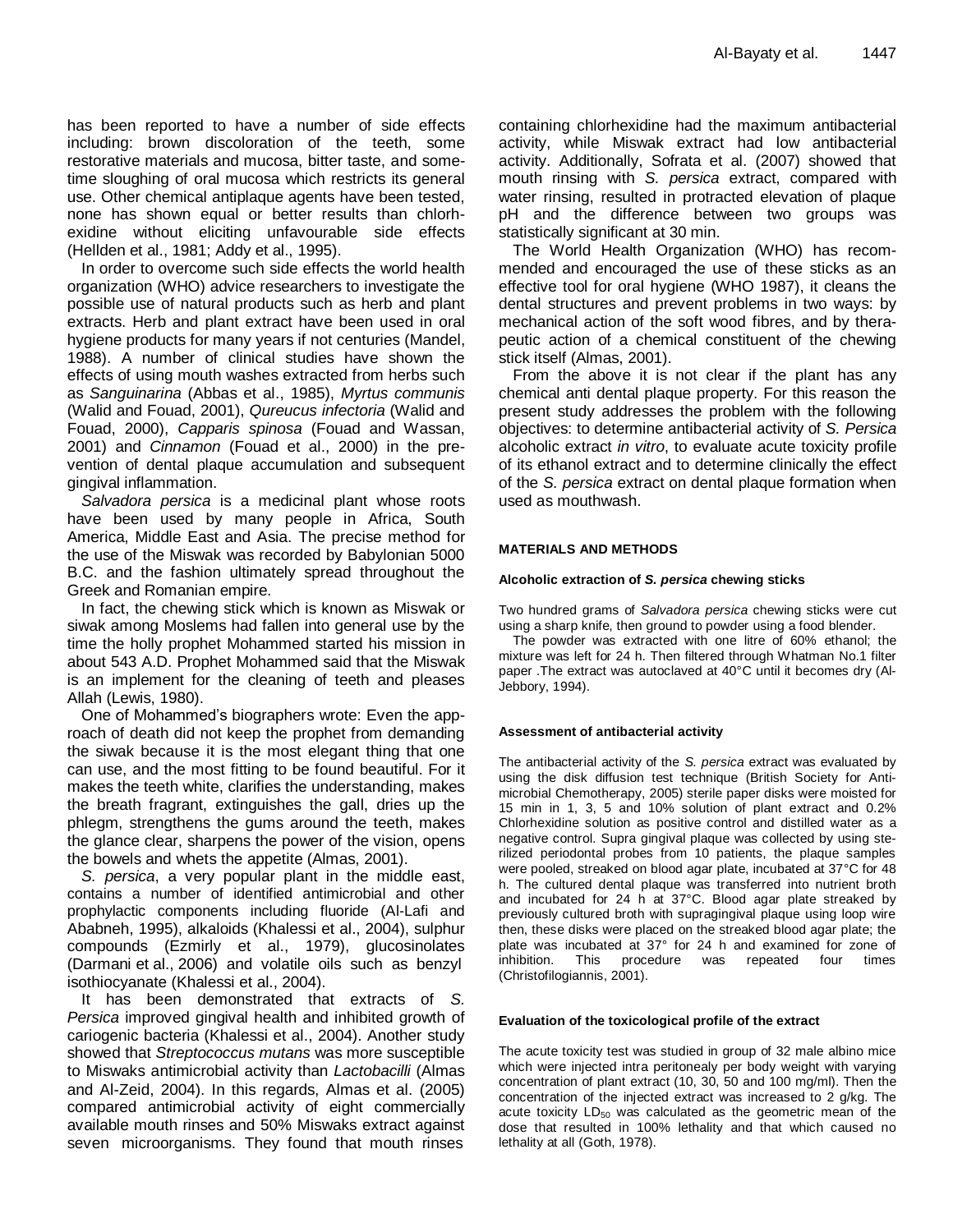#### **Measurement of the elimination of** *S. persica* **extract from the oral cavity**

Quantitative assessments of the release of *S. persica* extract was evaluated in saliva using Electronic spectrophotometer. Saliva sample were collected from five dental students volunteer who was instructed to rinse their mouth with 10 ml of 10% *S. persica* solution for 2 min. following the morning meal. They were also instructed not to change their eating and drinking habits. Following the rinse, 3 ml of unstimulated saliva was collected in small test tubes 16 times according to fixed time schedule. The first sample was taken 5 min after expectorating the mouth wash and the last one 24 h later. Then 1 ml of saliva mixed with 2 ml 2 M NaOH and 20 ml of chloroform in glass stoppered flask, 15 ml of the organic phase is aspirated and transferred to a test tube, 4 ml 0.1 M glycine buffer were added with PH adjusted to 2.10  $\pm$  0.05.3 ml of the buffer transferred to a 1 cm cavette and the extinction at 360 nm was measured against buffer as reference. The extinction of the unknown (Ex) and the mean value of the extinction of the standard (Est) and the blanks (Ebl) were used for calculating the amount of *S. persica* extracts in the unknown sample using the following equation.

Ex - Ebl x (mg in the standard)

Mg in the sample  $=$ 

Est- Ebl

#### **Clinical trial**

#### *Mouth wash preparation*

Three different mouthwash preparations were tested in the study:

1) Placebo mouthwash: Distilled water as negative control.

2) *Salvadora persica* mouth wash: Alcoholic extract, at a concentration of 10 mg/ml

3) Chlorhexidine mouth wash: 0.2% chlorhexidine digluconate as a positive control.

The rinsing preparations were filled in identical but coded bottles. An instruction of usage was written on it.

## *Subjects selection criteria*

The subjects enrolled in this study had to satisfy the following criteria:

1) Male dental student volunteers who should have at least 20 teeth with good alignment (wisdom teeth were excluded).

2) None of the volunteers were wearing fixed or removable orthodontic appliances or partial dentures.

Subjects were excluded from the study if they had any of the following:

1) A history of epilepsy, convulsion or fainting spells.

2) Hepatitis or other liver disease within the last 12 months.

3) Systemic diseases such as hypertension, blood diseases and heart diseases.

4) Allergy or hyper sensitivity to chlorhexidine.

5) Use of antibiotics within seven days of the baseline.

6) Presence of periodontal tissue breakdown or pathological lesion (Siegrist et al., 1986).

#### **Preparation of volunteers**

The nature of the trial was explained to each volunteer verbally by the examining clinician. During a preparatory period of 2 weeks, the participants were exposed to a professional plaque control measure (Axelssen and Lindhe, 1981a and b). The oral hygiene session were conducted by the examining clinician and required at least 15 - 20 min each. At the end of this preparatory period, each participant received a professional scaling and polishing.

#### **Study design**

The study was a double blind, crossover design. A group of 10 male dental students, 22 years of age volunteered to participate in this clinical trial from the College of Dentistry, University of Baghdad. They had total of 275 teeth and 1100 teeth surfaces.

These volunteers participated in three test periods; each period lasted five days from Saturday - Wednesday, in which each volunteer was instructed to rinse with each of the following mouth rinses:

1) The test solution: *S. persica* alcoholic extract at 10% concentration. The instruction was to rinse three times daily with 10 ml of the solution at duration of 1.5 min.

2) The positive control: 0.2% chlorhexidine digluconate solution. 10 ml, 2 times, each time 1.5 min duration.

3) The negative control: Distilled water 10 ml, 3 times daily each times 1.5 min duration. And during which, all mechanical oral hygiene measures were withdrawn, they were also instructed not to change their eating and drinking habits, at the end of each test period a washout period of 2 days was allowed during which the volunteers were instructed to resume the previous mechanical plaque control measures (Abbas et al., 1985; Axelssen and Lindhe, 1981a). The volunteers were asked to fill out a questionnaire concerning their opinion about the taste and other side effects of the rinsing solution like ulceration, change in the test and burning sensation in the mouth.

## **Clinical examination**

A single clinician carried out all examinations, the presence and amount of plaque was examined and scored on day 5 using the plaque index system PLI (Silness and Loe, 1964).

## **Statistical analysis**

The statistical analysis was carried out using the student's t-test with 5% significance level. Separate analysis was made for the individual mean, for the mean for group of teeth and tooth surfaces.

## **RESULTS**

## **Extraction product**

200 g of *S. persica* was yield to alcoholic extract of approximately 15 g.

## **Antibacterial activity test**

The inhibition zone of the various concentrations, which were recorded after 24 h incubation at 37°C are shown in Table 1. The best antibacterial activity *in vitro* (12 mm)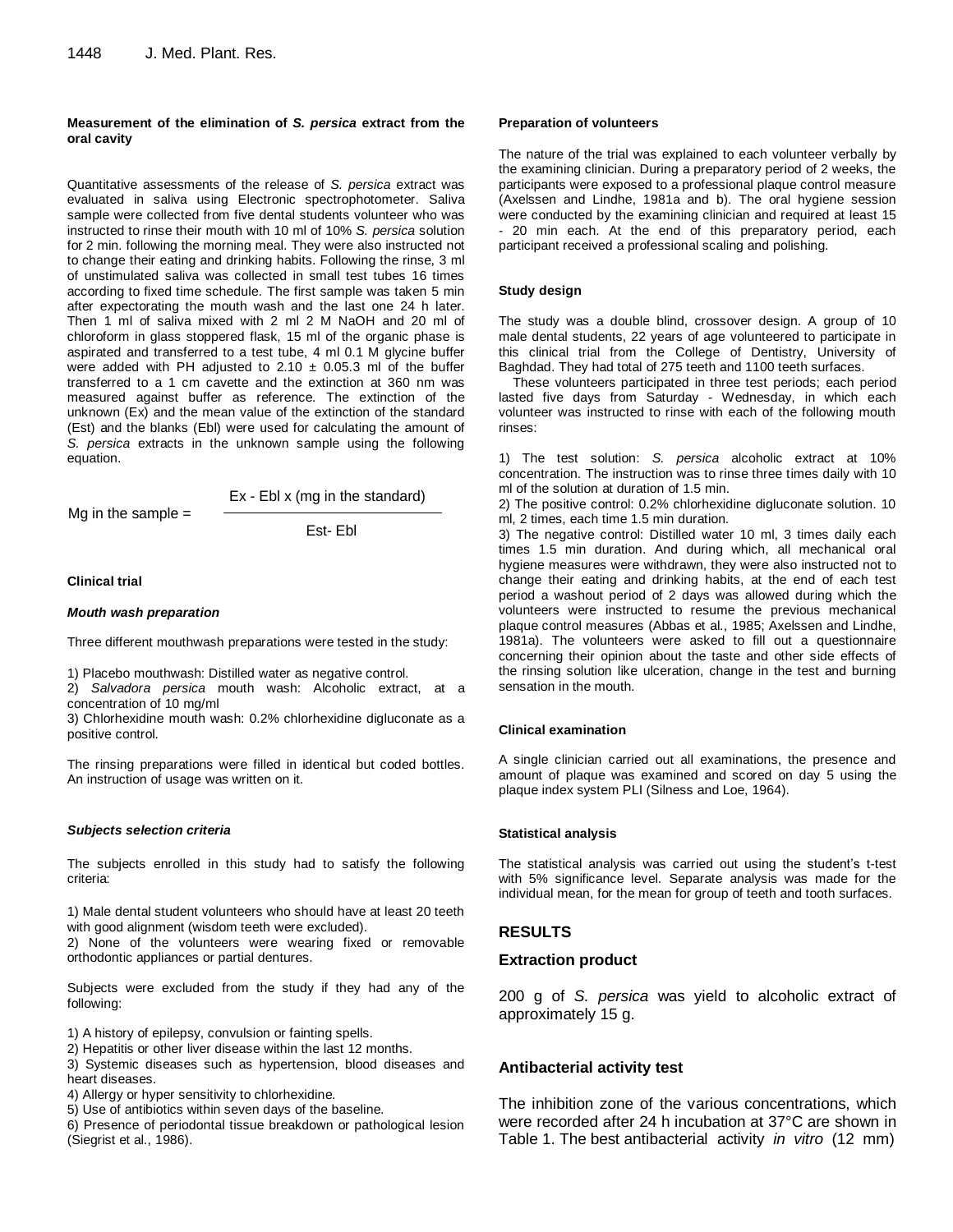**Table 1.** Inhibition zone of types of solution.

| Types of mouth wash | Inhibition zone (mm) |    |    |    |  |
|---------------------|----------------------|----|----|----|--|
| 1 mg/ml S. persica  |                      |    |    | 3  |  |
| 3 mg/ml S. persica  |                      |    | 2  |    |  |
| 5 mg/ml S. persica  |                      | հ  |    | 8  |  |
| 10 mg/ml S. persica | 8                    |    | 8  | 12 |  |
| 0.2% Chlorhexidine  | 12                   | 10 | 12 | 16 |  |
| Distilled water     |                      |    |    |    |  |

|  | <b>Table 2.</b> Concentration of alcoholic extract of |  |  |
|--|-------------------------------------------------------|--|--|
|  | Salvadora persica in saliva.                          |  |  |

| Time        | S. Persia<br>10 mg/ml solution (mg/ml) |  |  |  |  |
|-------------|----------------------------------------|--|--|--|--|
| After 5 min | 6.7                                    |  |  |  |  |
| After 1 h   | 4.54                                   |  |  |  |  |
| After 2 h   | 3.79                                   |  |  |  |  |
| After 3 h   | 3.04                                   |  |  |  |  |
| After 4 h   | 2.29                                   |  |  |  |  |
| After 5 h   | 1.03                                   |  |  |  |  |
| After 6 h   | 0.5                                    |  |  |  |  |
| After 8 h   | 0                                      |  |  |  |  |
| After 10 h  | O                                      |  |  |  |  |

was obtained with 10 mg/ml concentration, 5 mg/ml concentration shows significant but, however, less than that of 10 mg/ml whereas 1 and 3 mg/ml failed to show significant activity.

## **Acute toxicity**

The procedure of acute toxicity test revealed no mortality among the experimental animals, which, in turn, indicates that this substance is well tolerated.

# **Measurement of the elimination of** *S. persica* **extract from the oral cavity**

The concentration of the 10 mg/ml *S. persica* solution in saliva at various time points are shown in Table 2.

Results from electronic spectrophotometer revealed traces of extract after 6 h, then vanishes at 8 h.

## **Clinical trial**

Table 3 demonstrated that the mean plaque index scores for the maxillary and mandibular teeth after 5 days of daily rinsing with *S. persica*, CHX and placebo mouth rinses were 1.48, 0.48 and 2.07, respectively.

Table 4, 5 and 6 represent a summary of a comparative significance between different mouth washes regarding their effect on dental plaque formation. The statistical analysis of data showed that:

1) Avery highly significant deference ( $p < 0.001$ ) between *Salvadora persica* and placebo mouth rinse for plaque index scores in all tooth surfaces.

2) *Salvadora persica* mouth rinse resulted in a very highly significant ( $p < 0.001$ ) higher plaque index scores than the 0.2% Chlorhexidine mouth rinse in all groups of teeth and tooth surfaces.

Figures 1 illustrates the percentage distribution of (PLI) scores for the three mouthwashes in all teeth surfaces. For score (0) Chlorhexidine was 54%, *S. persica* was 8.6% and placebo was 0.5% for score (1) Chlorhexidine was 43.4% *S. persica* was 35% and placebo was 22.5% for score (2), Chlorhexidine was 2.6% *S. persica* was 55.9% and placebo was 45.7%.

For score (3), Chlorhexidine was 0%, *S. persica* was 0.5% and placebo was 31.2%.

Figures 2 and 3 show the percentage distribution of PLI scores for mandibular and maxillary teeth respectively.

Figures 4 and 5 show the percentage distribution of PLI scores for buccal, lingual teeth surfaces respectively.

# **DISCUSSION**

There is a continued interest in identifying efficient antiplaque agents that could be used daily without side effects (Prabuseenivasan et Al., 2006). Folk medicine is a potential source of medicaments and has recently become a focus of dental research (Fouad et al., 2000; Walid and Fouad, 2000 and 2001; Fouad and Wassan, 2001). Chewing sticks or Miswaks are still popular compared with the use of modern tooth brushes, the type of chewing sticks used in the Middle East is derived from the plant *S. persica* (Almas, 2001).

Alcoholic extraction of *S. persica* yielded 15 gm for each 200 gm of sticks; this is considered as a commercially valued (Almas and Al-Zeid, 2004).

The *in vitro* activity of *S. persica*, revealed that its action is a concentration dependent, where 10 mg/ml solution produced the greatest zone of inhibition around each paper disc in the agar diffusion assay (Table 1) when compared with other solutions. Yet the inhibition zones were less pronounced that of Chlorhexidine solution at all concentrations this result was in agreement with that presented by Almas et al. (2005).

The acute toxicity test (single dose toxicity) is still of considerable importance for the assessment of risk posed by new chemical substances, and for better control of natural and synthetic agents in the human environment (Zbinden and Flury-Roversi, 1981). Evaluation of toxicological profile of the extract by intra peritoneal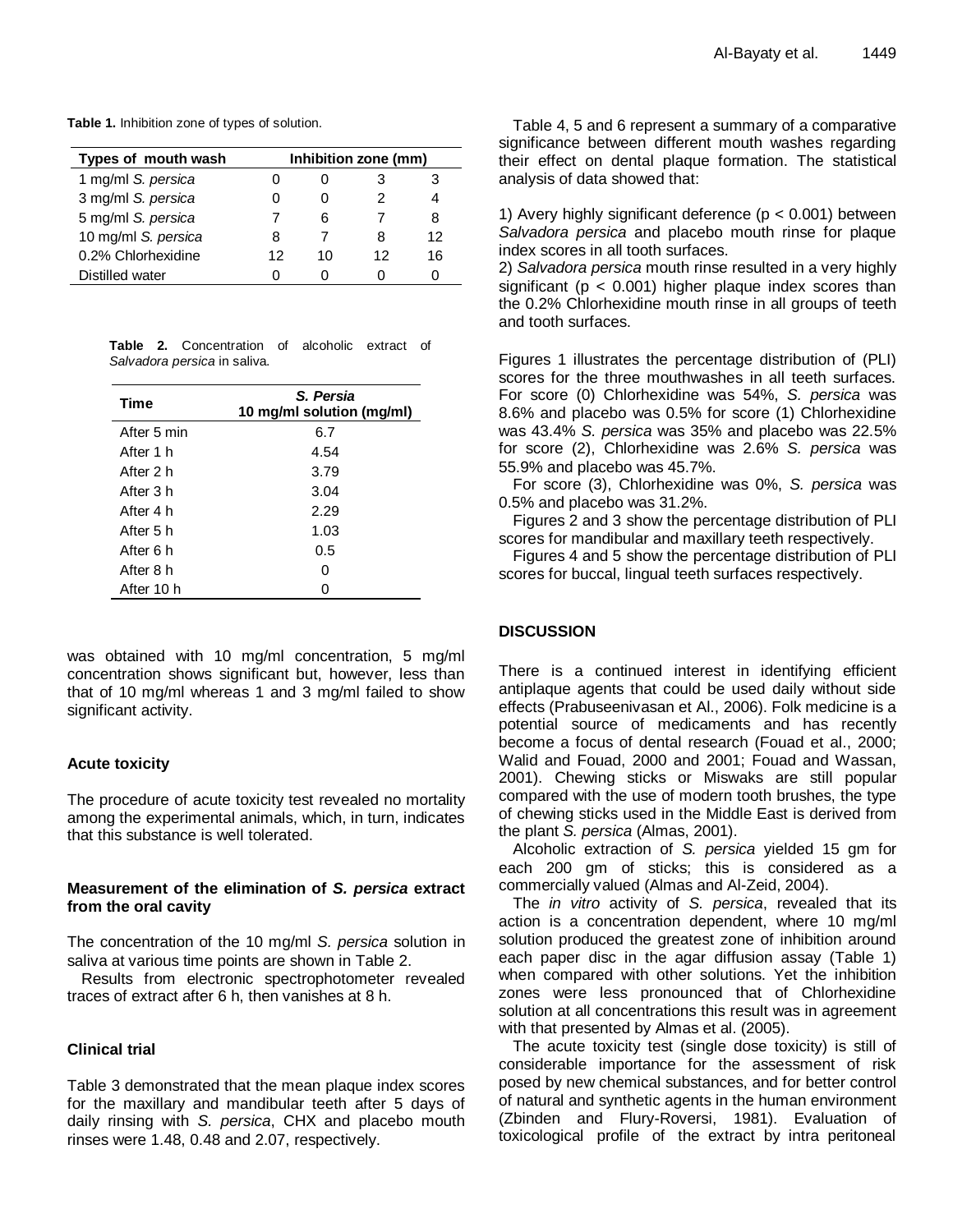|            |           |               | All surfaces                               |               |        |               |
|------------|-----------|---------------|--------------------------------------------|---------------|--------|---------------|
| Mouth wash | All teeth |               | <b>Maxillary teeth</b><br>Mandibular teeth |               |        |               |
|            | Mean      | <b>S.D. E</b> | Mean                                       | <b>S.D. E</b> | Mean   | <b>S.D. E</b> |
| Water      | 2.075     | 0.7442        | 2.1685                                     | 0.6612        | 1.9857 | 0.8068        |
| S. persica | 1.4818    | 0.6572        | 1.4167                                     | 0.7476        | 1.5446 | 0.5497        |
| Chx        | 0.4868    | 0.5503        | 0.4769                                     | 0.5426        | 0.4964 | 0.557         |

**Table 3.** The mean plaque index scores for all surfaces: All teeth, maxillary teeth and mandibular teeth.

**Table 4.** A summary of a comparative significance between different mouth washes. Regarding their effect on dental plaque formation.

|                  | <b>Mouth wash</b>     |                         |
|------------------|-----------------------|-------------------------|
| All surfaces     | CHX versus S. persica | S. persica versus water |
| All teeth        | VHS.                  | VHS                     |
| Maxillary teeth  | VHS.                  | <b>VHS</b>              |
| Mandibular teeth | VHS.                  | <b>VHS</b>              |

CHX: Chlorhexidine; VHS: Very highly significant. P < 0.001.

**Table 5.** A summary of a comparative significance between different mouth washes. Regarding their effect on dental plaque formation.

|                      | <b>Mouth wash</b>     |                         |  |  |
|----------------------|-----------------------|-------------------------|--|--|
| All surfaces         | CHX versus S. persica | S. persica versus water |  |  |
| Incisors and canines | VHS                   | <b>VHS</b>              |  |  |
| Premolars            | VHS                   | <b>VHS</b>              |  |  |
| Molars               | VHS                   | <b>VHS</b>              |  |  |

CHX: Chlorhexidine; VHS: Very highly significant. P < 0.001.

**Table 6.** A summary of a comparative significance between different mouth washes. Regarding their effect on dental plaque formation.

| All surfaces           | <b>Mouth wash</b>     |                         |  |  |  |
|------------------------|-----------------------|-------------------------|--|--|--|
|                        | CHX versus S. persica | S. persica versus water |  |  |  |
| Approximal surfaces    | VHS                   | VHS                     |  |  |  |
| <b>Buccal surfaces</b> | <b>VHS</b>            | <b>VHS</b>              |  |  |  |
| lingual surfaces       | VHS                   | <b>VHS</b>              |  |  |  |

CHX: Chlorhexidine; VHS: Very highly significant. P < 0.001.

injection did not cause death among the experimental animals even with a very high does which was 2.04 g/kg. Therefore; the extract is considered as a well-tolerated substance and so the LD50-test is without practical or theoretical relevance. This is according to Zbinden and Flury-Roversi (1981) who stated that "substances that are well tolerated by small rodents at oral doses of 5 g/kg and parenteral doses 2 g/kg should not be subject to a LD50 test". This result is in accordance with that presented by Abo Al-Samh and Al-Nazhan (1997). The spectrophotometer assessments were carried out using the Electronic spectrophotometer in the present study to measure the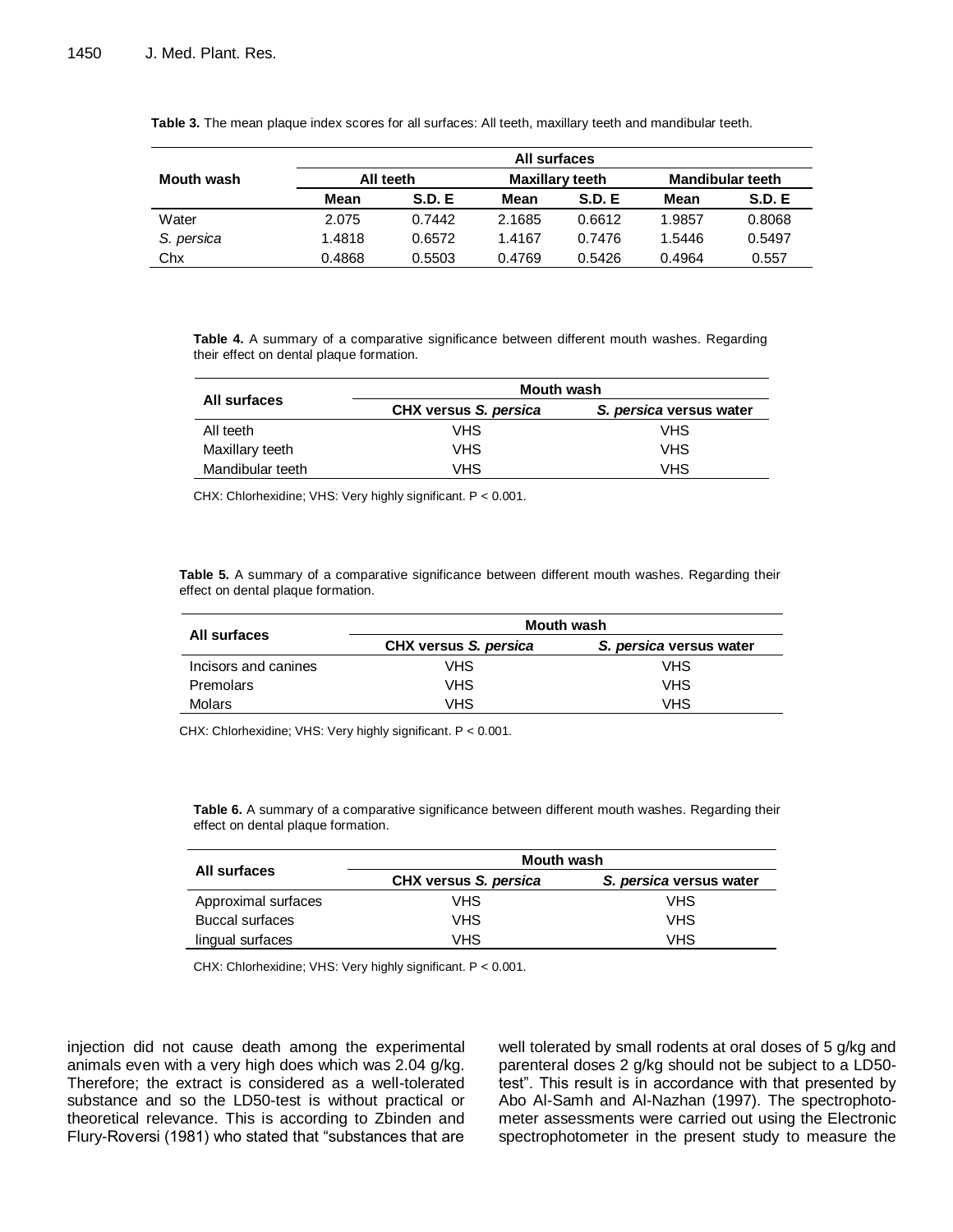

**Figure 1.** The percentage distribution of all surfaces according to plaque index scores.



 **Figure 2.** The percentage distribution of mandibular tooth surfaces according to plaque index scores.

releases of *Salvadora persica* solution from oral cavity has certain limitation and does not give the accurate picture. But rather an approximate one of the substantivity when compared with the radioisotopes technique, which was used for Chlorhexidine by Bonesvoll et al. (1974).

Traces of *S. persica* 10 mg/ml solution were detected up to 6 h after expectoration; this substantivity in approximate but it gives a comparable gross picture. Therefore; volunteers were instructed to rinse their mouth with the solution three times daily in order to make a relatively accurate comparison.

Five-day experimental period length was chosen because plaque accumulation reaches measurable volumes after 4 - 5 days of no oral hygiene (Theilade et al., 1966).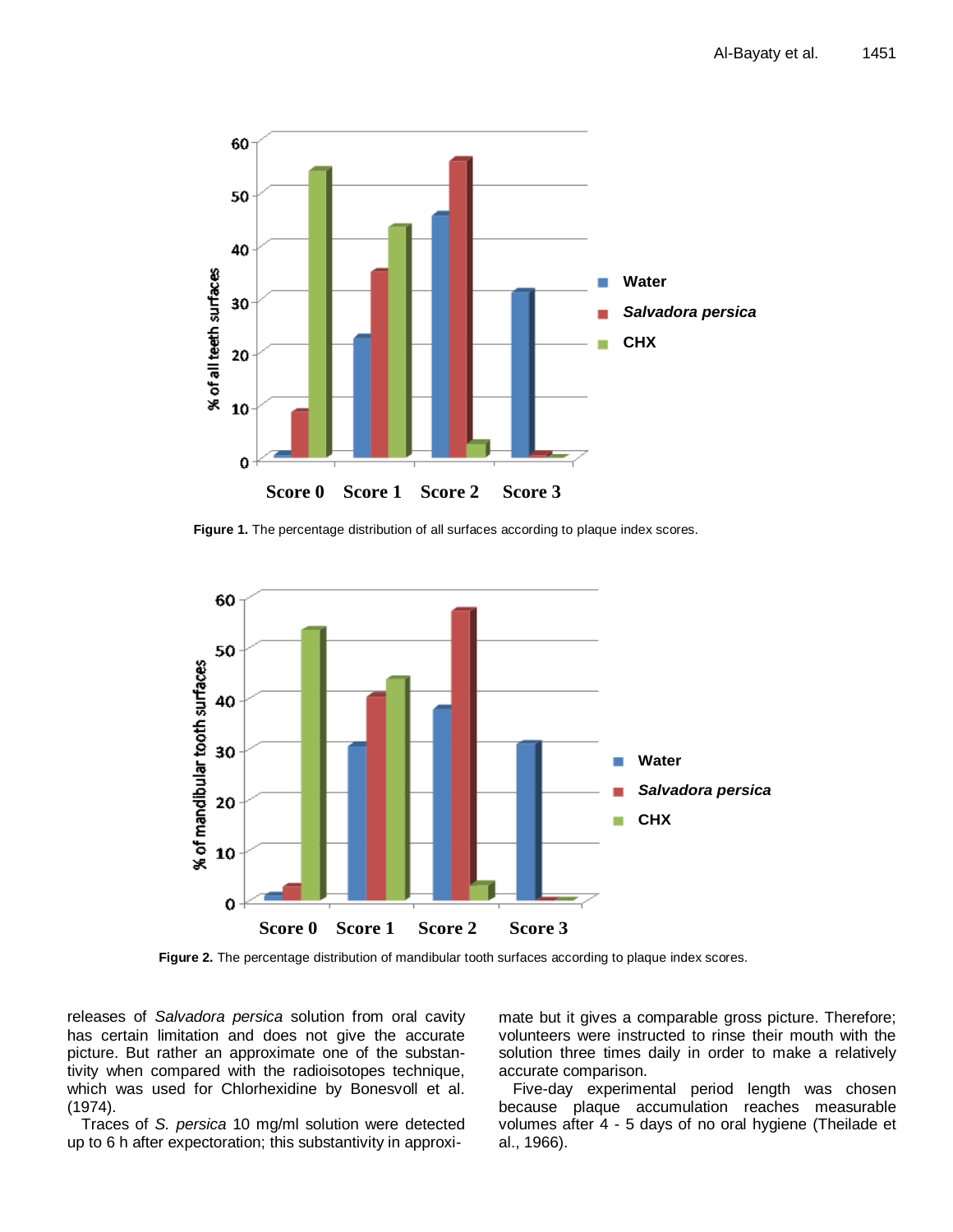

**Figure 3.** The percentage distribution of maxillary tooth surfaces according to plaque index scores.



**Figure 4.** The percentage distribution of buccal surfaces according to plaque index scores.

*S. persica* mouthwash inhibited plaque formation and yielded to mean PLI score lower than that of placebo, but also higher than that recorded for Chlorhexidine (Table 7) in most part of dentition. Therefore; *S. persica* had a very highly significant (p < 0.001) effect on plaque accumulation in comparison with placebo this finding was in accordance with that presented by Sofrata et al. (2007). Nonetheless, Chlorhexidine showed a very highly significant reduction in the overall bacterial plaque accumulation when compared with *S. persica*.

Irrespective of the agents that have been used, plaque tends to be predominant on mandibular surfaces than on

maxillary surfaces (Table 3, Figures 2 and 3), on buccal surfaces than on lingual surfaces (Table 8, Figures 4 and 5). This is in agreement with Moran et al. (1995). This is probably attributable to the masticatory and tongue actions. More on posterior teeth than on anterior (Table 4A), this is consistent with Axelsson and Lindhe (1987). Also plaque accumulations tend to be predo-minant on interproximal teeth surfaces (Table 8, Figures 4, and 5). This is in agreement with Lang et al. (1982). Eight of ten volunteers complain from the taste of the plant extract solution, two of ten showed a reversible staining of teeth. Other than these, they expressed on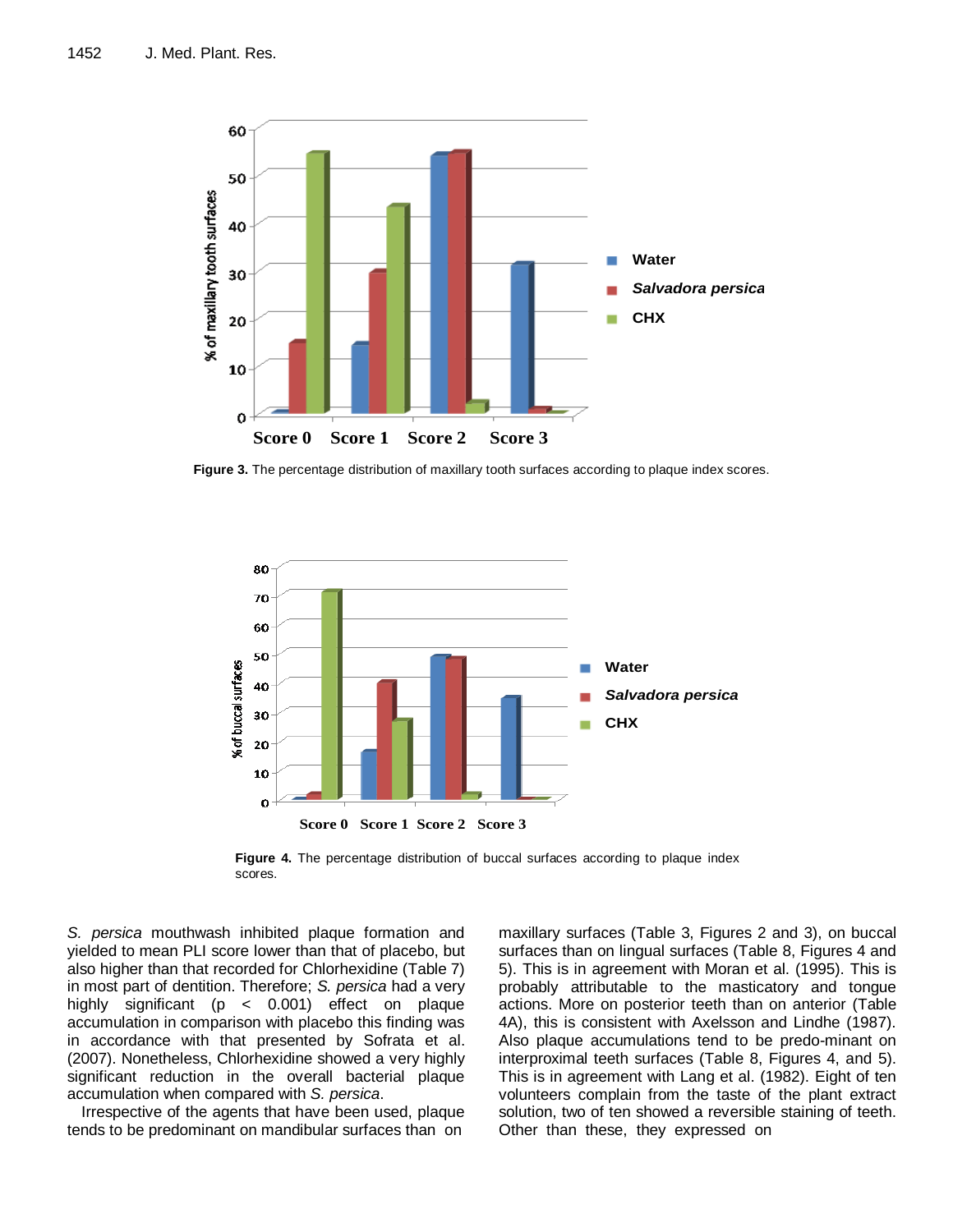

**Figure 5.** The percentage distribution of lingual surfaces according to plaque index scores.

**Table 7.** The mean plaque index scores for group of teeth.

|                   |        |                      | All surfaces     |               |               |        |
|-------------------|--------|----------------------|------------------|---------------|---------------|--------|
| Mouth wash        |        | Incisors and canines | <b>Premolars</b> |               | <b>Molars</b> |        |
|                   | Mean   | S.D.E                | Mean             | <b>S.D. E</b> | Mean          | S.D. E |
| Water             | 2.0313 | 0.7431               | 2.0906           | 0.7308        | 2.13          | 0.7583 |
| Salvadora persica | 1.4063 | 0.7163               | 1.4531           | 0.6115        | 1.6333        | 0.5774 |
| CHX               | 0.4667 | 0.5357               | 0.4937           | 0.5485        | 0.5116        | 0.5751 |

**Table 8.** The mean plaque index scores for group of teeth.

|                   | <b>Approximal surfaces</b> | <b>Buccal surfaces</b> |        |               | Lingual surfaces |        |
|-------------------|----------------------------|------------------------|--------|---------------|------------------|--------|
| <b>Mouth wash</b> | Mean                       | <b>S.D. E</b>          |        | <b>S.D. E</b> | Mean             | S.D. E |
| Water             | 2.2669                     | 0.6781                 | 2.1848 | 0.6917        | 1.5884           | 0.7048 |
| Salvadora persica | 1.7818                     | 0.4553                 | 1.5636 | 0.5323        | 0.8              | 0.6161 |
| <b>CHX</b>        | 0.6514                     | 0.552                  | 0.3058 | 0.4991        | 0.3453           | 0.4985 |

major side effects.

Overall observations indicate that *S. persica* crude extract solution is well tolerated showed a marked antibacterial effect *in vitro* and this effect is concentration dependent, has an effect in *in vivo*, but this effect cannot be considered absolute.

It is note worthy to mention that the chewing sticks, which have been tested in the present study, were cut from the tree one month earlier, kept in a plastic package, closed tightly and kept in the freezer at -5°C in order to keep them fresh. The fresher the stick, it seems the more effective it will be.

In summary, the rational explanation of the attractiveness of *S. persica* chewing stick as a tool for teeth

## cleaning is:

- Cheapness, safeness, its shape is like brush, contains chemical constituents with variable actions.

- It seems to be two in one, which means it, gathers the tooth paste and tooth brush in one implement named "Miswak".

# **Conclusions**

*S. persica* alcoholic extract produced remarkable antibacterial activity *in vitro* at 10 mg/ml concentration, is well tolerated and safe. As a mouth rinse is less effective